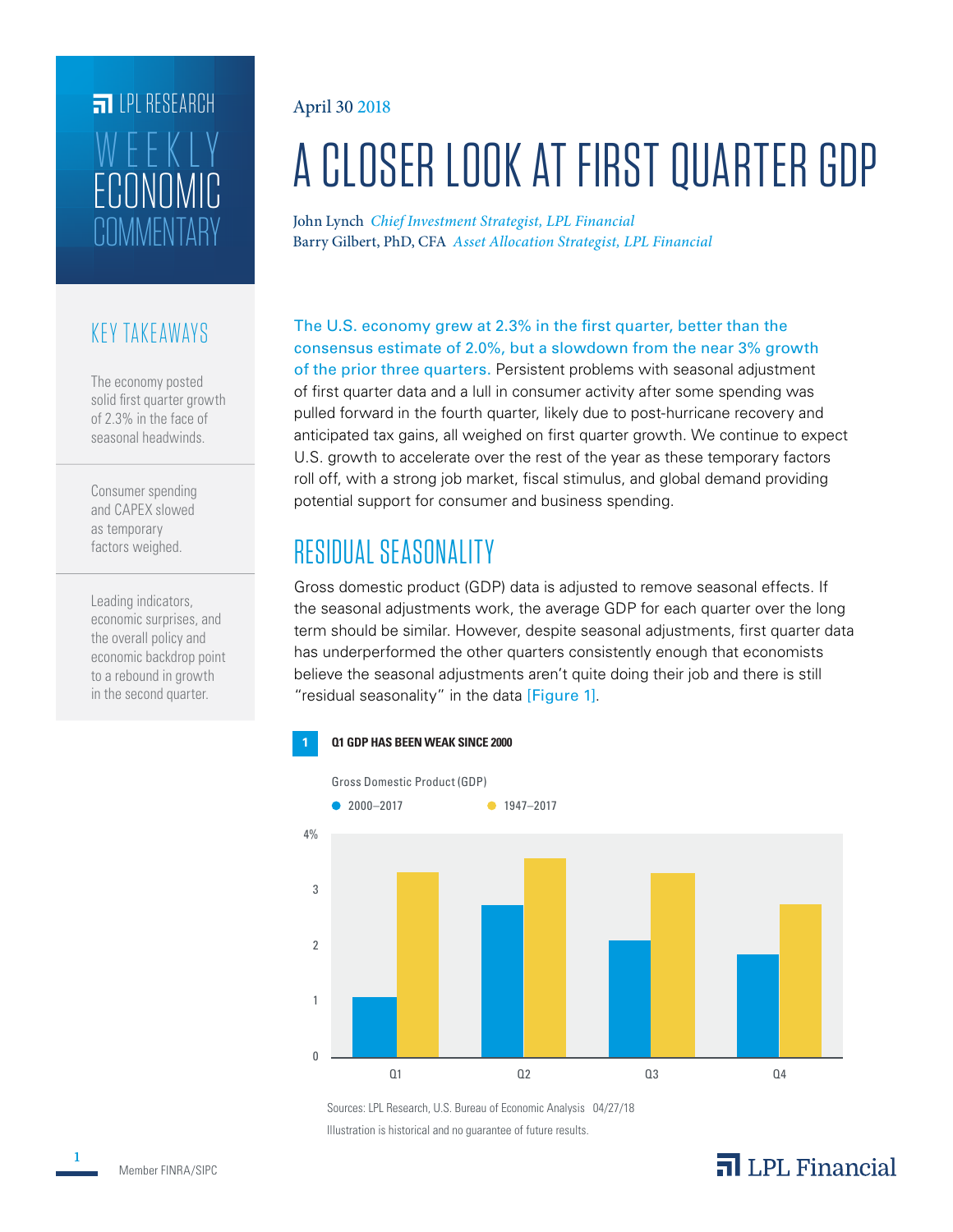Therefore, it may be helpful to look at first quarter 2018 GDP growth in the context of typical first quarter underperformance. While we don't know exactly how large an impact residual seasonality may have, even just half a percentage point would be enough to put the first quarter basically in line with the last three. First quarter growth, at 2.3%, was still slightly better than the expansion average of 2.2% for all quarters, and significantly better than the average of 1.3% in the first quarter, which should be read as a modest positive in the face of seasonal headwinds.

### CONSUMER SPENDING AND CAPEX SLOW BUT DON'T STALL

The standard way of breaking down GDP is to look at total spending on final goods and services by economic sector, an approach that makes it easy to focus on how different segments of the economy are doing. When you hear the line, "consumer

spending makes up 70% of the economy," this is the approach that's being used. In Figure 2, we break down the contribution of each segment to the final GDP number over the last two years.

Just from reviewing the chart, it becomes clear that weakness in consumer spending was one of the key culprits for slower growth in the first quarter. Consumer spending only contributed 0.7% to GDP in the first quarter, the sixth weakest contribution of the expansion (now at 35 quarters total). Comparing consumer spending this quarter to the other first quarters of the expansion doesn't really help, since this quarter is the worst of the nine first quarters so far. However, we do think the quarter needs be looked at in the context of the strong fourth quarter last year. The contribution from consumer spending in the fourth quarter was the third best of the entire expansion, helped by a rebound in economic activity following the devastation of hurricanes Harvey and Irma, and likely by spending pulled forward in anticipation of the passage of the new tax law.



Sources: LPL Research, U.S. Bureau of Economic Analysis 04/27/18 Illustration is historical and no guarantee of future results.

#### $\overline{\mathbf{a}}$  LPL Financial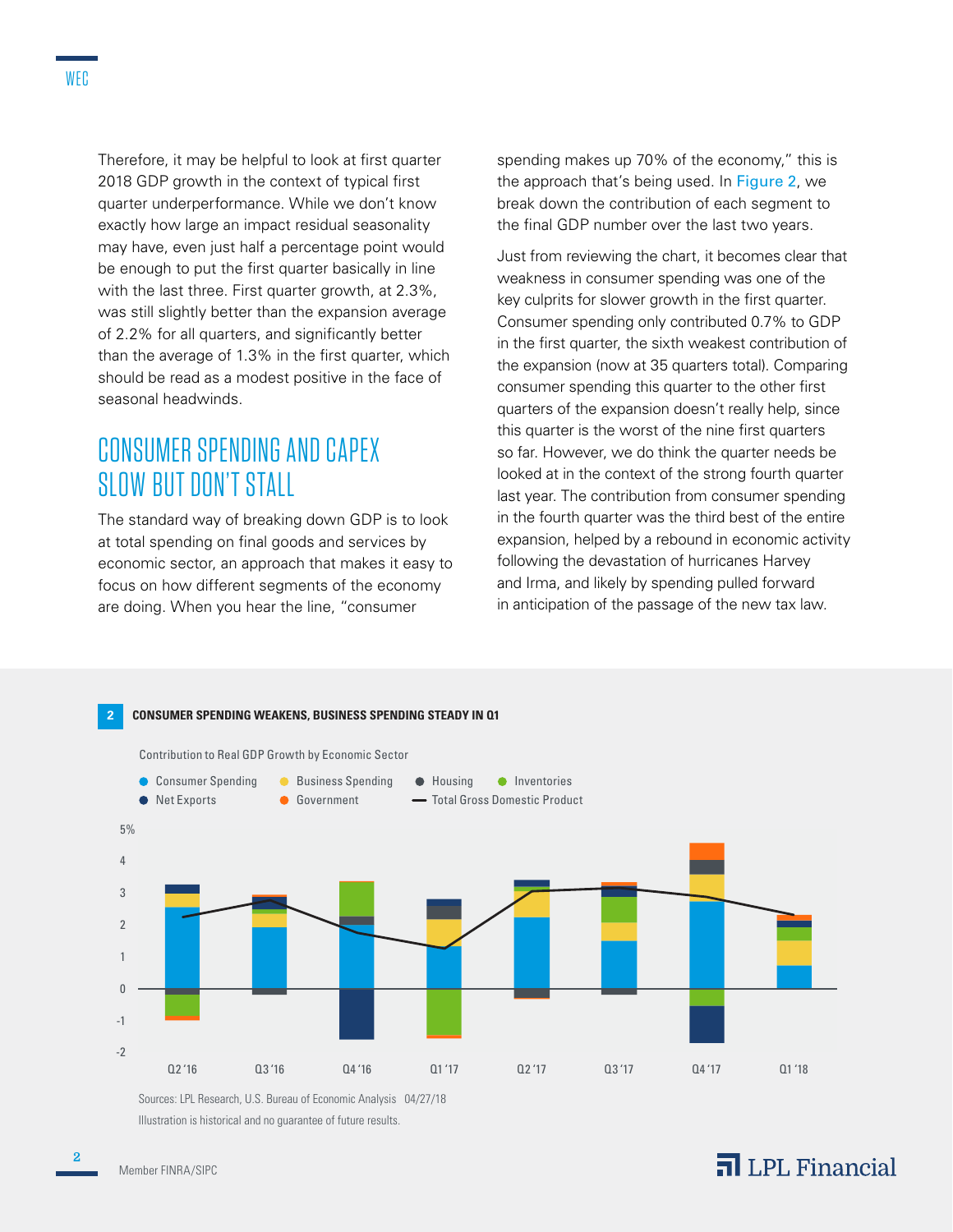In fact, if you average consumer spending in the fourth quarter of 2017 and the first quarter of 2018 together, the resulting contribution is above average for the expansion.

Capital expenditures (CAPEX), a segment of business spending that we follow closely, also weakened meaningfully in the first quarter. An increase in CAPEX can help increase productivity growth, which is the key to a sustainable increase in GDP. Again, context helps. The contribution to GDP from CAPEX in the fourth quarter of 2017 was the eighth best of the expansion, following above-average second and third quarters of 2017. Once again, the last two quarters combined come in a little above average. In addition, business investment in structures was strong relative to the rest of the expansion, contributing to an overall picture of steady business investment growth. With strong investment incentives in the new tax law and strong expectations of increased CAPEX based on survey-based data, we view the slowdown as temporary.

### LOOK BACKWARD, THINK FORWARD

Markets are forward looking and GDP numbers are backward looking; in fact, the most recent GDP reading includes economic activity as far back as January. As a result, GDP data becomes a heavily lagging indicator for markets. The situation is even worse around recessions, since advance data can be subject to large revisions. From a market perspective, what we really want to know from the GDP report is what it might be telling us about the economy moving forward. Here's what we currently see:

#### **Positives**

**Average GDP for the expansion has been** about 2.2% per quarter. An above-average number (2.3%) in the first quarter is solid given residual seasonality.

- **The positive surprise versus consensus** expectations of 2.0% was modest but tilts positive and broader averages of economic surprises remain well within positive territory.
- Indicators that tend to lead broader economic growth, as captured in the Conference Board's Leading Economic Index (LEI), continue to signal low odds of recession.
- **Weaker data was most pronounced in** January and has stabilized since, indicating the economy has been showing greater momentum more recently.
- Business spending overall was solid thanks to strength in spending on structures and survey data still points to potential improvement, spurred by tax incentives.
- $\blacksquare$  The drop off in consumer spending is a concern, but we believe much of that is payback for an unusually strong fourth quarter. A healthy labor market, lower tax rates, and strong consumer confidence may support consumer spending moving forward.
- Net exports and inventories, two of the most volatile elements of GDP, made positive contributions in the first quarter. Part of that was payback for unusually weak data in the fourth quarter of 2017, and we believe the positive quarter was largely bringing sectors back into balance and is unlikely to see a strong reversal.

#### **Negatives**

- **There has been some evidence in consumer** surveys that concerns about trade have had a negative impact on consumer confidence at the higher end of the income spectrum. Uncertainty around trade may also be delaying some business decisions.
- Similarly, uncertainty around immigration policy may already be contributing to labor shortages in some areas of the economy, especially housing but also technology, which may be having a negative impact on growth.

**3**

### $\overline{\mathbf{a}}$  LPL Financial